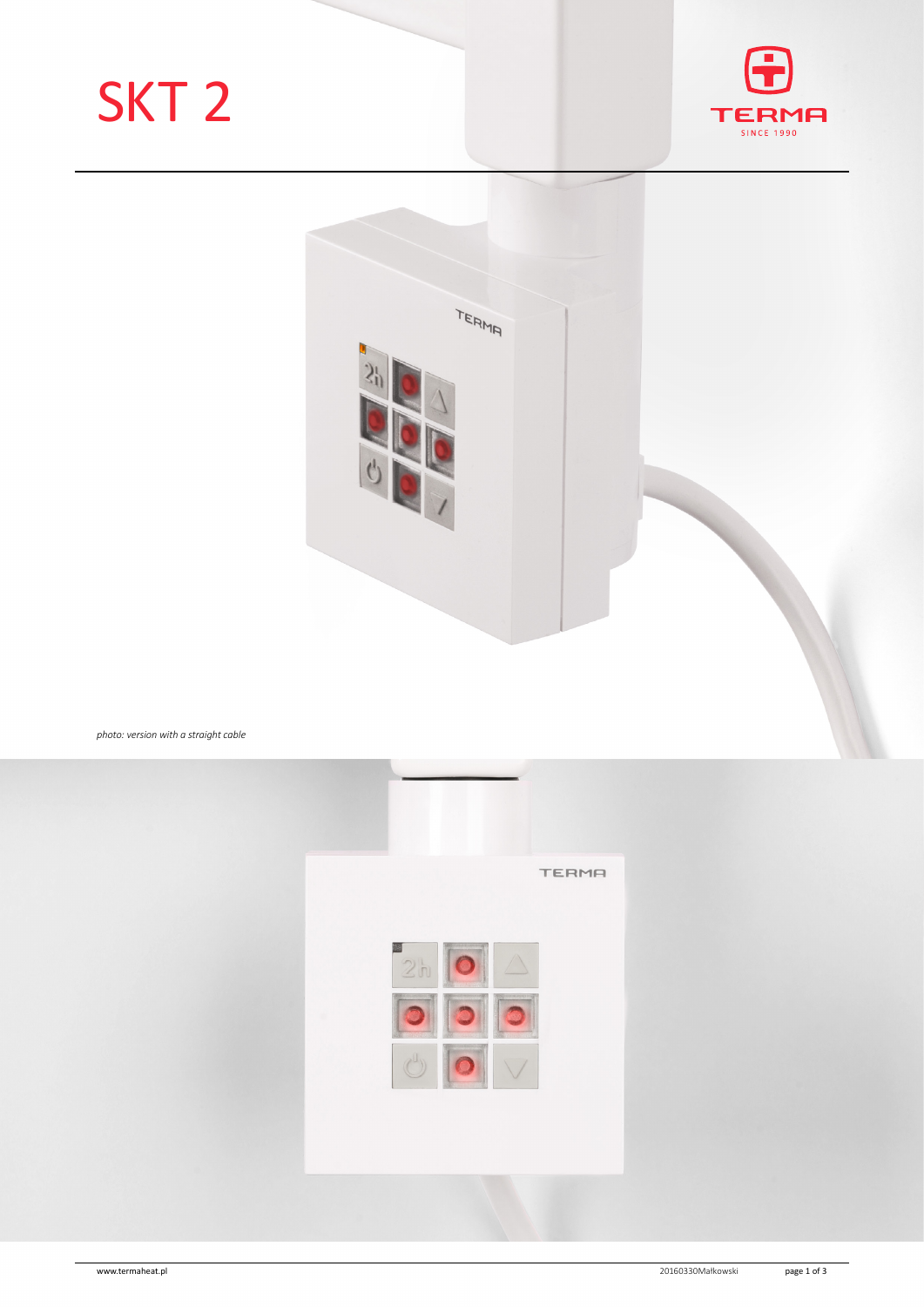# SKT 2



design: *Mirosław Rekowski*

## Functionality:

### Functionality

This heating element has a five step room temperature control which ranges from 20°C to 26 °C. An electronic temperature sensor ensures precise temperature control. The device displays its current temperature setting. The heating element features the Terma-Split System allowing the disconnection of the heating part (Terma Split) from the controller head. The user has an option of switching between ambient temperature regulation and heating power regulation.

#### Timer

The Timer function automatically turns the heating element off after it has been heating at a pre-selected temperature for 2h. The

## Specifications:

device can be set to turn on after 2 hours if it is switched on by pressing the 2h button.

#### Fil Pilote

The SKT 2 controller head is equipped with a Fil Pilote interface (4-command).

#### Intelligent Home Systems

In the event of a power failure the heating device remembers the most recent settings used, which makes it suitable for connection to external timers or intelligent home systems.

#### Safety

The heating element offers frost protection (ANTIFREEZE). The device displays warning

indicators in the case of malfunction. The self-regulating PTC heating element provides protection in case of accidental dry running.

#### Design

This model has an easy-to-use interface.

#### Colour

Available colours: white, silver, chrome and black. The heating element is also offered in any RAL colour and Terma special colo urs (including brass and gold), subject to a minimum order of 100 pcs per colour.

| Power supply: 230 V / 50 Hz       |  |
|-----------------------------------|--|
| Heating element: Terma Split 2    |  |
| Device protection class: Class II |  |
| Radiator connection: G 1/2"       |  |
| Ingress protection [IP]: IPx5     |  |
|                                   |  |

## Configurations table:

|                                  | <b>FULNUUIIIU</b><br>code |            |
|----------------------------------|---------------------------|------------|
| Example of product code: WESK2 I |                           |            |
| SKT <sub>2</sub>                 | Model<br>code             | Cal<br>plu |

*Packaging code Colour or finish code Cable type and plug code*

*Example of product code: WE SK2 K SMA F* Code elements highlighted in colour

|              | Model | Power<br>[W]        | Packaging | Colour            | Cable Type                                           |
|--------------|-------|---------------------|-----------|-------------------|------------------------------------------------------|
| WE SK2 SKT 2 |       | $-$ controller only | K Box     | 916 White         | W Straight cable with plug                           |
|              |       |                     |           | SMA Silver        | F Straight cable without plug; Fil Pilote connection |
|              |       |                     |           | <b>CRO</b> Chrome |                                                      |
|              |       |                     |           | 905 Black         |                                                      |
|              |       |                     |           |                   |                                                      |

### **TS2— Heating element (class II)**

| Model                     | Power<br>[W] | Packaging | Colour   | Split connector            |
|---------------------------|--------------|-----------|----------|----------------------------|
| <b>WE</b> TS2 Terma Split | 01 100       | $K$ Box   | $-- n/a$ | E Class II split connector |
|                           | 02 200       |           |          |                            |
|                           | 03 300       |           |          |                            |
|                           | 04 400       |           |          |                            |
|                           | 05 500       |           |          |                            |
|                           | 06 600       |           |          |                            |
|                           | 08 800       |           |          |                            |
|                           | 10 1000      |           |          |                            |